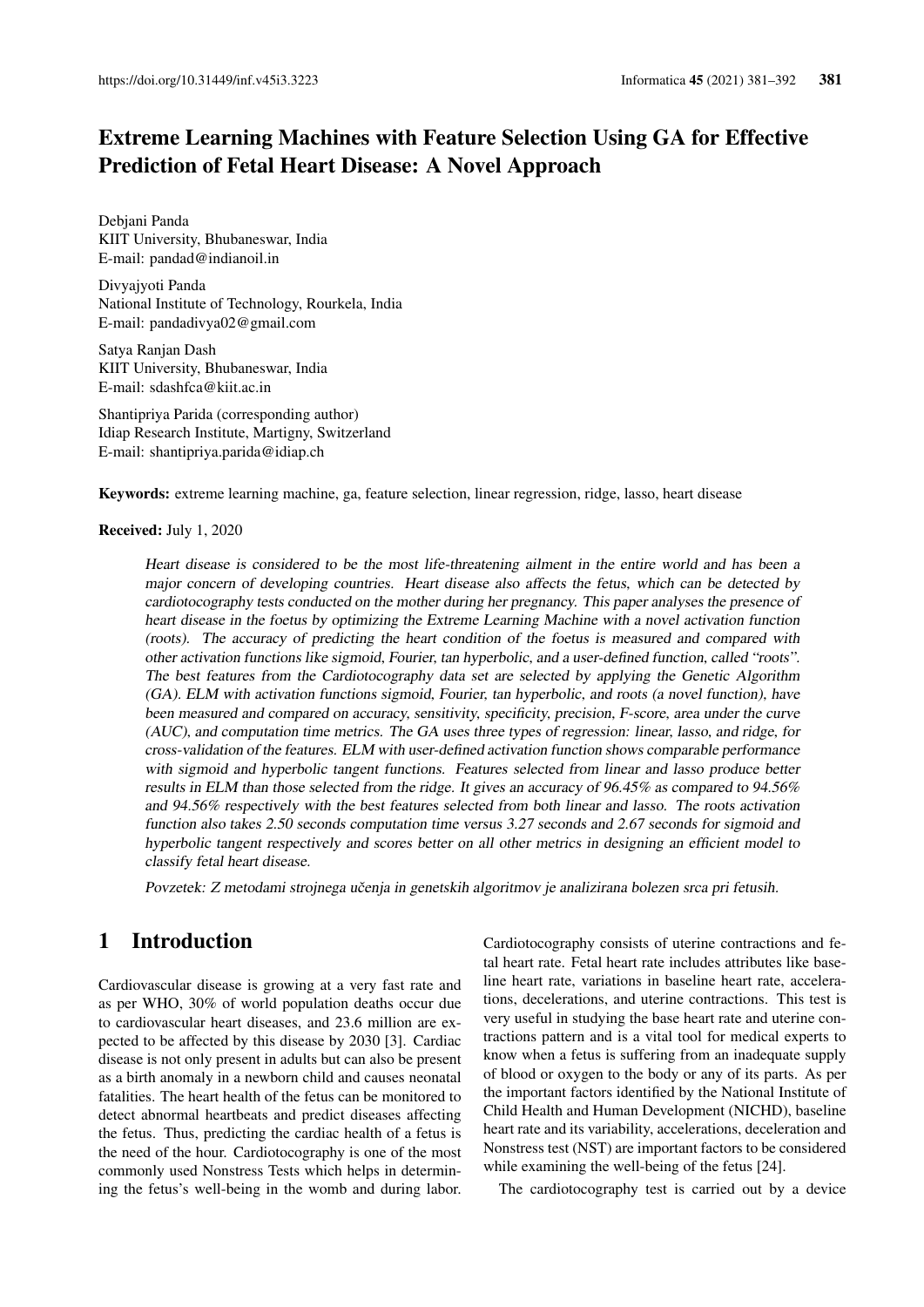called Electronic Fetal Monitor [27] which gives two signals fetal heart rate (FHR) and uterine contractions (UC). NST and contraction stress test (CST) are two main components of a CTG [8]. The NST determines whether the fetus is distressed and CST determines the placenta's respiratory function.

The normal range of FHR baseline lies between 110 bpm and 160 bpm. If the FHR baseline is higher than 160 bpm for more than 10 minutes, the fetus is considered to be suffering from tachycardia. On the other hand, if the FHR baseline is less than 110 bpm for more than 10 minutes is called bradycardia [6]. Both tachycardia and bradycardia are signs of fetal distress. The conditions are found out from NST which determines the fetal reactivity i.e. the interaction between the sympathetic and parasympathetic autonomous nervous system of the fetus.

Recently machine learning with the use of artificial intelligence has become an important and powerful tool for predicting the heart health of patients. They are effective in both binary and multi-class classification and are effective in predicting cardiac disease. One of the effective tools which are being used for the learning process for single hidden layer feeds forward neural networks (SLFNs) is called extreme learning machine (ELM) [2]. The prime benefit of ELM is that the hidden layer of SLFNs does not require tuning and it also has a fast rate of convergence [13]. The learning speed of ELM is considered to be thousands of times faster than the traditional feed-forward network learning algorithms [11]. Our study mainly focuses on using GA for feature selection and studying the accuracy of ELM using different activation functions.

The following section describes the details of the data set, implementation of ELM as a Classifier that uses the best features identified by the Genetic algorithm. The cross-validation methods used for obtaining the best features are studied thoroughly to study the impact of ELM with four activation functions. The purpose is to study the effectiveness of the novel activation function by comparing it with existing activation functions.

### 2 Methods

#### 2.1 Workflow diagram

The process flow of our proposed model is as described below in Figure 1. The data set is considered with output class NSP and is pre-processed to remove duplicate entries. Using GA for obtaining the best features, the model is crossvalidated with 3 regression models and the performance of ELM is studied before and after feature selection with the existing and novel activation function.

### 2.2 Dataset details

The Cardiotocography Data Set, obtained from UCI repository [9], has been used for our study and experimentation. The data set originally has 2126 instances with 23 attributes. The CTGs were also classified by three expert obstetricians into 2 types of classes including the class pattern (1-10) and fetal state class (N=Normal, S=Suspect, P= Pathologic). The data set has 21 attributes and two output classes. Our experiment is focused on considering all 21 attributes along with one output class. Similar to other studies conducted on this data set, our experiment also considers 22 attributes where 21 attributes are inputs and the 22nd attribute is the output class "NSP". We have not considered the other output class "CLASS" for our study. 21 attributes with NSP as the output class, described in Table 1.

### 2.3 Data pre-processing and splitting of data sets for model training

Other than the aforementioned 21 features and the output columns, 'CLASS' and 'NSP', the original database has 23 other columns, which were removed. Thereafter, the data set, named 'DT', were split into two subset data sets 'DT\_CLASS' and 'DT\_NSP' containing 'CLASS' and 'NSP' respectively. 12 duplicate rows were deleted, and the last four rows containing null values were also removed.

The data set of DT\_NSP was split to an 80:20 ratio to train the classifiers on 80% of the data and perform the testing on the remaining 20% of the data.

#### 2.4 Feature Selection and classification

Feature Selection is an important part of designing a predictive model to reduce unwanted features and also to reduce the training time of classifiers. In this paper, the important features are identified by using the Genetic Algorithm.

The training data set were given as input to ELM with different activation functions and their accuracy was studied. Linear, lasso, and ridge regression models have been used for cross-validation of candidate feature subsets generated by GA. The attributes selected are considered as best features and the classification algorithms performance has been tabulated.

#### 2.4.1 Genetic Algorithm (GA)

The genetic algorithm is a simple Evolutionary search heuristic algorithm that randomly generates a new population. Its basic objective is to find the attributes with maximum fitness value in the population [14]. Based on the Darwinian Principle, it tries to find the fittest individuals. The entire set of candidate solutions is called a population and each solution is called an individual. Our Genetic algorithm searches for the solution which gives the minimum cross-validation error through linear, lasso, and ridge regression models. The chromosomes are generated with fitness values as true or false for each attribute and after iterating for the total number of generations the features are determined which are best fit to predict the outcome. GA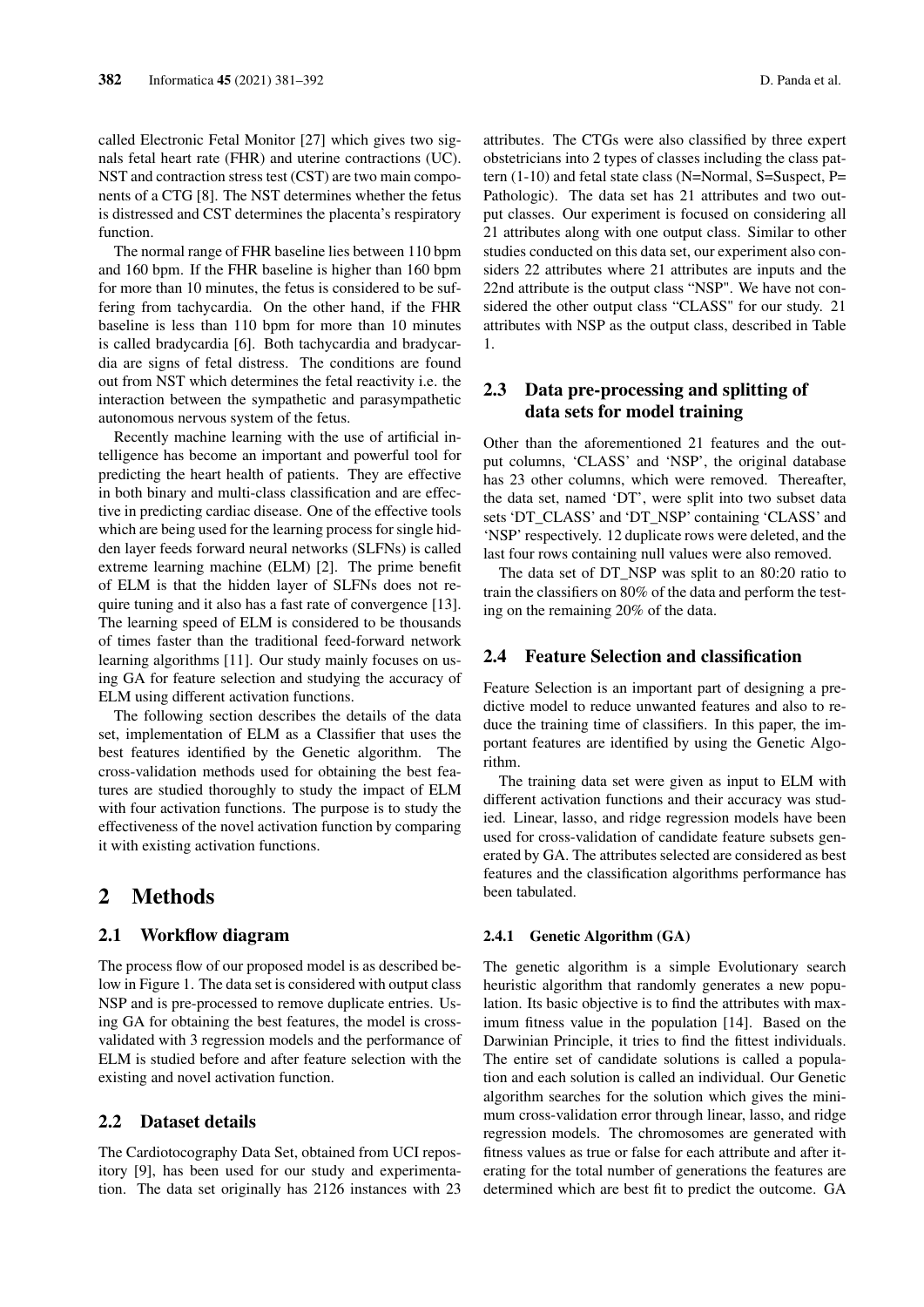

Figure 1: Process flow diagram to study impact of feature selection on ELM with various activation functions.

depends upon the number of generations, number of chromosomes, number of children created during the crossover, and best chromosomes. Depending upon the best fitness values, parents are selected for mating [1]. Crossover has been carried out with 2 parents and mutated to generate the new population and the process was repeated for 20 generations after which the fitness value of features remained constant. Finally, the features with the best fitness values are obtained.

Regression models: It is a supervised method in machine learning to find the correlation of dependant variables in terms of the independent variables. It is effectively used for dimensionality reduction of collinear or multi-collinear variables. The following regression models are used in GA:

Linear Regression: The equation can be written as shown in Equation 1.

$$
y = \beta_0 + \sum_{k=1}^{p} of \beta_{ik} x_{ik}
$$
 (1)

Ridge: This method uses L2 regularization, where L2

is the penalty equivalent [23] to the sum of the magnitude of coefficients. This type of regression [22] helps in dealing with a variance that is resultant of the multi-collinearity of variables. It helps in reducing the variance which is a resultant of non-linear relationships between two independent variables.

Lasso: This model is based on L1 regularization in which the least related variables are treated as zero. So, it helps minimize irrelevant features. It adds a penalty to minimize the loss of a model. L1 is the penalty added to the sum of the absolute value of coefficients. For the objective function (Equation 2),

$$
\frac{\sum_{I=1}^{N} of f(x_i, y_i, \alpha, \beta)}{N}
$$
 (2)

the lasso regularized version of the estimator will be the solution to the Equation 3.

$$
\min_{\alpha, \beta} of \frac{\sum_{I=1}^{N} off(x_i, y_i, \alpha, \beta)}{N}, \text{subject to } ||\beta||_1 < t \tag{3}
$$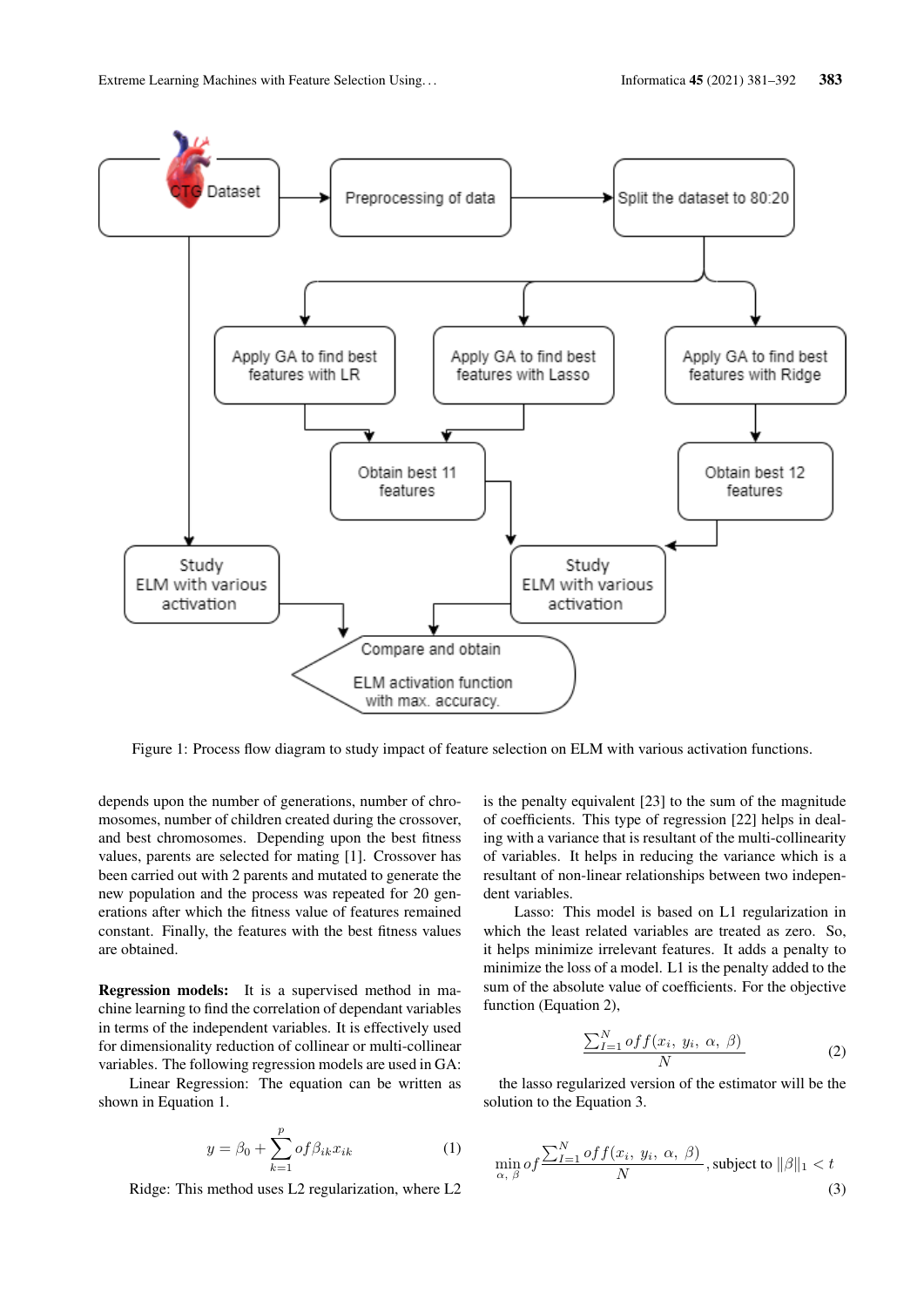| <b>Attributes</b> | Description                                                             |
|-------------------|-------------------------------------------------------------------------|
| LB                | Fetal base line heart rate                                              |
| AC                | Accelerations per second                                                |
| $\overline{FC}$   | Fetal movements per second                                              |
| <b>UC</b>         | Uterine contractions per second                                         |
| <b>ASTV</b>       | percentage of time with abnormal short-term variability                 |
| mSTV              | mean value of short-term variability                                    |
| <b>ALTV</b>       | percentage of time with abnormal long-term variability                  |
| mLTV              | mean value of long-term variability                                     |
| DL                | mean light decelerations per second                                     |
| DS                | mean severe decelerations per second                                    |
| DP                | mean prolonged decelerations per second                                 |
| Width             | mean histogram width                                                    |
| Min               | low frequency of the histogram                                          |
| Max               | high frequency of the histogram                                         |
| <b>NMax</b>       | number of histogram peaks                                               |
| <b>Nzeros</b>     | number of histogram zeros                                               |
| Mode              | histogram mode                                                          |
| Mean              | histogram mean                                                          |
| Median            | histogram median                                                        |
| Variance          | histogram variance                                                      |
| Tendency          | histogram tendency: -1=left asymmetric; 0=symmetric; 1=right asymmetric |

Table 1: Cardiotocography (CTG) Data set with detail description of attributes.

where only  $\beta$  is penalized while  $\alpha$  is free to take any allowed value, just as  $\beta_0$  was not penalized in the basic case, and  $t$  is a pre-specified free parameter that determines the amount of regularisation.

The basic algorithm used for feature selection through GA is as follows:

- 1. The initial population was randomly initialized by creating individuals that included/excluded certain features. One particular individual may have the chromosome, as shown in Figure 2, where each box represents a gene, or feature in the data set, green indicates "True" (the feature is included in the chromosome) and red indicates "False" (the feature is excluded from the chromosome).
- 2. For each generation:
	- (a) The fitness score is calculated for an individual as follows:
		- i. Using regression models, the presence or absence of the feature is determined. The target is modeled with the features with values like 1 for being present and 0 for being absent.

For example, if the individual illustrated in Figure 2 is taken, then all the features, excluding the 2nd, 8th, 12th, and 17th features, are taken for modeling.

ii. The cross-validation scores were determined using negative mean square error (NMSE), calculated as shown in Equation 4.

$$
NMSE = -\frac{\sum_{i=1}^{n} of \left(x_i - \frac{\sum_{i=1}^{n} of x_i}{n}\right)^2}{n}
$$

$$
= \left(\frac{\sum_{i=1}^{n} of x_i}{n}\right)^2 - \frac{\sum_{i=1}^{n} of x_i^2}{n}
$$
(4)

- iii. The mean of the cross-validation scores was assigned to the fitness value.
- (b) The individuals were sorted in the increasing order of their fitness values.
- (c) The last  $n$  individuals (which are the best  $n$  individuals of the population) were selected out of the population.
- (d) In the selected individuals, for number  $i$  in the range of  $\left\lfloor \frac{n}{2} \right\rfloor$ , the *i*<sup>th</sup> and  $(n - i)^{th}$  individuals were crossed as shown in Figure 3.
- (e) The daughter chromosome was mutated as shown in Figure 4 to generate new population:
- 3. The fittest individual was selected and its genes were recorded.

### 2.5 ELM for multi class classification

Extreme Learning Machines are effective single-layer feedforward networks (SLFNs) with hidden neurons that do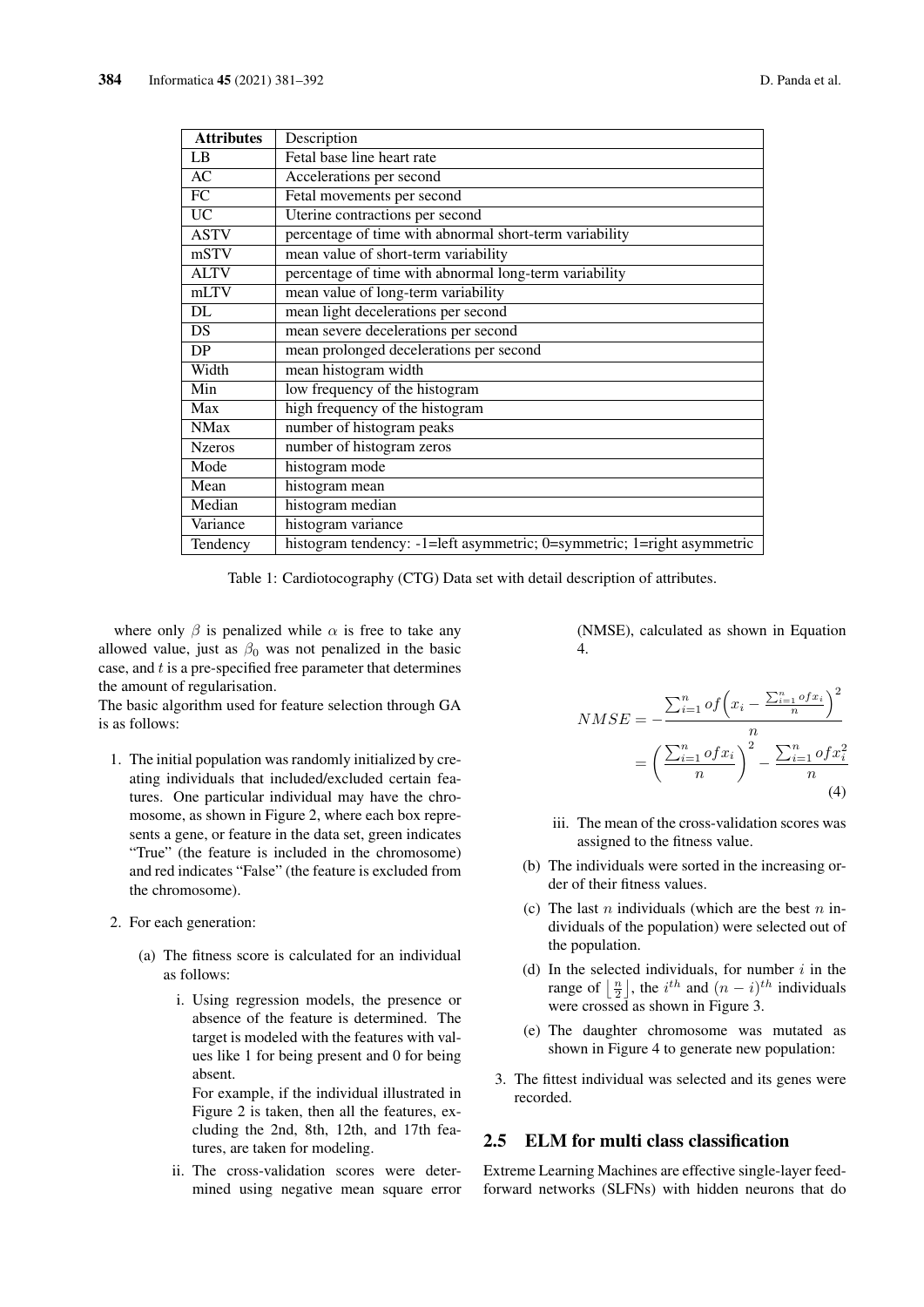

Figure 4: Daughter Chromosome with 21 features undergoing mutation

not require further tuning [17] and can very effectively be trained with minimum time for classification, regression, and feature selection. ELM randomly assigns connections between the input layer and the hidden neurons and they do not change further during the learning process. The output connections are then adjusted to obtain the solution with minimum cost [12]. There are various types of ELM like Simple ELM, ELM of ensembles, Pruned ELM, and incremental ELM [17][12].

In our study, a simple ELM is studied with [5][19] sigmoid, hyperbolic tangent, Fourier and roots activation functions, and their performances have been compared based on training time, accuracy, specificity, F measure score, sensitivity, precision, and AUC. Basic ELM can be represented as:

For N arbitrary distinct samples  $(x_i, t_i) \in R^d \times$ 

 $R^m$ , SLFNs with L hidden nodes having parameters  $(a_i, b_i), i \in \{1, 2, ..., L\}$  are mathematically modelled as in Equation 5.

$$
\sum_{i=1}^{L} of \beta_i g_i(x_j) = \sum_{i=1}^{L} of \beta_i G(a_i, b_i, x_j)
$$
  
=  $o_j, j \in \{1, 2, ..., N\}$  (5)

Where  $\beta_i$ , is the output weight of the  $i^{th}$  hidden node and  $q(x)$  is an activation function.

SLFNs approximates these  $N$  samples with zero error. Mathematically, it can be represented as in Equations 2.5 and 2.5

$$
\sum_{j=1}^{L} of ||o_j - t_j|| = 0
$$
 (6)

$$
\exists (a_i, b_i), \beta_i |
$$
  
\n
$$
\sum_{i=1}^{L} of \beta_i G(a_i, b_i, x_j) = t_j, j \in \{1, 2, ..., N\}
$$
 (7)

equations and can be written compactly as in Equations

$$
H\beta = T \tag{8}
$$

where,

8

$$
H = \begin{bmatrix} h_1 \\ \vdots \\ h_n \end{bmatrix}
$$
  
= 
$$
\begin{bmatrix} G(a_1, b_1, x_1) & \dots & G(a_L, b_L, x_1) \\ \vdots & \ddots & \vdots \\ G(a_1, b_1, x_N) & \vdots & G(a_L, b_L, x_N) \end{bmatrix}_{N \times L}
$$
  

$$
\beta = \begin{bmatrix} \beta_1^T \\ \vdots \\ \beta_N^T \end{bmatrix}_{L \times m}
$$
 (10)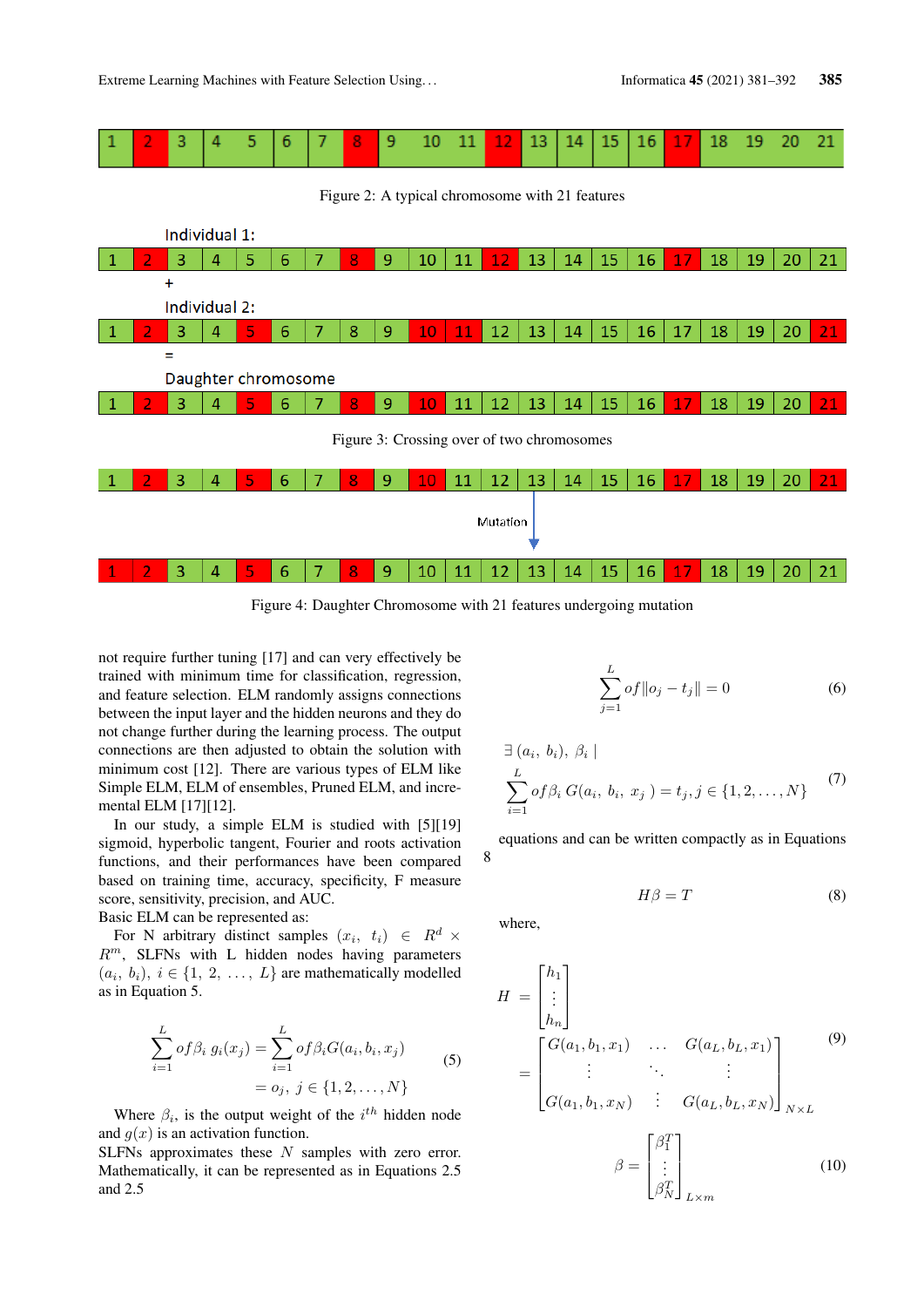$$
T = \begin{bmatrix} t_1^T \\ \vdots \\ t_N^T \end{bmatrix}_{N \times m} \tag{11}
$$

If  $X$  and  $Y$  denote the input and output of the function,  $W_1$  and  $W_2$  denote the weight and bias matrices, and G denotes the activation function, then for an ELM learning a model of the form given in Equation 12,  $W_1$  is initialized randomly and  $W_2$  is estimated as shown in Equation 13

$$
Y = W_2 G(W_1 X) \tag{12}
$$

$$
W_2 = G(W_1 X)^+ Y \tag{13}
$$

where  $+$  denotes Moore-Penrose inverse.

Four different non-linear activation functions have been used in our experiment out of which one function is userdefined. The list of functions used are mentioned in Equations 14-17.

Sigmoid Function:

$$
G(a, b, x) = \frac{1}{1 + e^{-(ax+b)}}
$$
 (14)

Fourier Function:

$$
G(a, b, x) = \sin(ax + b)
$$
 (15)

Hyperbolic Tangent Function:

$$
G(a, b, x) = \tanh(ax + b)
$$
 (16)

Roots Function (User-defined):

$$
G(a, b, x) = \begin{cases} 0, x = \frac{-b}{a} \\ \frac{|ax + b|^{n+1}}{ax + b}, x \neq \frac{-b}{a} \end{cases}
$$
(17)

where  $n \in R$  is a parameter, which can take any value between 0 and 1. If the value of  $n$  is given as 1, then it becomes a linear function.

The various activation function graph is attached in Fig.5.

### 3 Results

#### 3.1 Experimental setup

All computations are performed on Intel (R) Core (TM) i5- 10210U CPU @2.11GHz with 64bit Windows 10 operating system. Moreover, Python 3.6.5 software package is used to simulate the experiments.

#### 3.2 Metrics and analysis

In the CTG dataset, the output class with value 3 is pathological cases, and our experiment focuses on finding out pathological cases so that they can be used to predict the heart disease of the fetus.

The features selected from GA by applying linear regression and lasso for cross-validation, yield the same set of features and the best 11 features are considered, which are LB, UC, DS, DP, ASTV, ALTV, MLTV, Width, Max, Median, and Variance. The model performance is also measured by applying ridge regression, which considers the best 12 features, which are LB, UC, DS, DP, ASTV, ALTV, MLTV, Min, Max, Nmax, Median, and Variance.

The roots function has been tested with values for n as 0.25, 0.4, and 0.5. The number of hidden units considered for the study is 200. The various metrics used for comparison include confusion matrix, precision, accuracy, F measure, and AUC.

The confusion matrix taken for the classification of pathological cases in the CTG data set is shown in Table  $\mathcal{D}$ 

| Predicted $\rightarrow$ Actual $\downarrow$ |    |    |
|---------------------------------------------|----|----|
|                                             | TN | FP |
|                                             | TN | FP |
|                                             |    | TP |

Table 2: Confusion matrix

where,

- TP: True positive, where output class 3 is predicted as pathological case
- TN: True negative, where output classes 1 and 2 are predicted as non-pathological (normal or suspect) case
- FP: False positive, where output classes 1 and 2 are predicted as pathological case, and
- FN: False-negative, where output class 3 is predicted as non-pathological case.

The metrics used for measuring classification success are mentioned in Equations 18-23.

$$
Accuracy = \frac{TP + TN}{TP + TN + FP + FN}
$$
 (18)

$$
Sensitivity = \frac{TP}{TP + FN}
$$
 (19)

$$
Specificity = \frac{TN}{TN + FP}
$$
 (20)

$$
Precision = \frac{TP}{TP + FP}
$$
 (21)

$$
F measure = \frac{2 \times Precision \times Sensitivity}{Precision + Sensitivity}
$$
 (22)

$$
AUC = \frac{Sensitivity + Specificity}{2}
$$
 (23)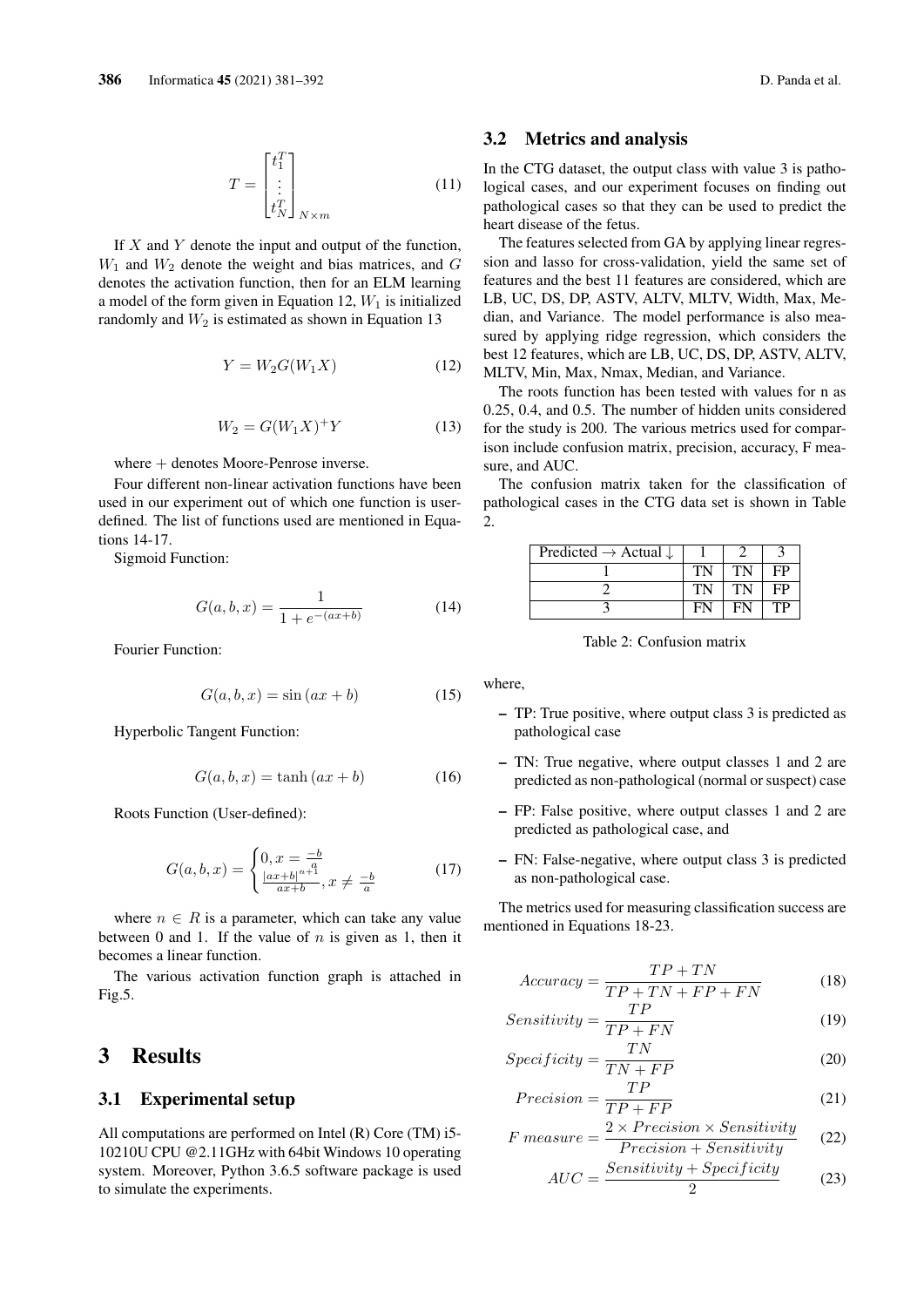

Figure 5: Graph of various activation functions in ELM

The inbuilt ELM module python has been compared with ELM models with sigmoid, Fourier, hyperbolic tangent, and roots ( $n = 0.25, 0.4, 0.5$ ) based on their accuracy for predicting heart disease before and after feature selection. The results are tabulated as shown in Table 3.

The built-in ELM function in python suffers from the problem of under-fitting for which our study focuses on an alternate set of activation functions to be used for building the model. The graph to measure the accuracy of different activation functions with varying hidden nodes before feature selection is shown in Figure 6. The user-defined activation function, which has been named as "roots" is plotted against the other available functions of ELM. Our model outperforms other in-built functions in terms of accuracy in many instances when hidden inputs are varied from 0 to 1000.

When hidden inputs cross 200 units, the graphs of a sigmoid, hyperbolic tangent and roots activation functions are almost consistent. The hidden inputs are fixed at 200, to study other metrics for evaluating the roots function performance.

It is also observed from Table 3, the function of that root with n=0.4 has given optimum results. The graphs have been plotted with n=0.4 while using the function of the root for ELM. Figure 7 shows the graph after using selected features from linear regression and Lasso in GA. Figure 8 shows the results of ELM with features selected from Ridge regression in GA.

The results showed that ELM with Sigmoid, Roots and Hyperbolic tangent activation functions performed better than the Fourier activation function. The Fourier activation function is not considered for further study as it is not sensitive to feature selection. The three functions were then analyzed based on their computation time and other metrics for classifying pathological cases. It depicts that the function of the roots takes lesser time than sigmoid and tan hyp to compute the results for the testing samples. The activation functions of ELM were studied with the original feature set and a reduced feature set by applying GA and results have been tabulated in Table 4 and Table 5.

When compared to selected features using GA with ridge, GA with Linear and Lasso regression yielded better performance on all metrics. The graph in Figure 6 shows the performance of the 4 activation functions before applying feature selection. The performance of ELM models improved after feature selection using the three activation functions sigmoid, hyperbolic tan, and roots(n=0.4). The roots activation function performed better than the other 2 activation functions. Figure 7 depicts the graph for measuring the performance of ELM after feature selection. The best features derived from Linear and Lasso cross-validation in GA have been used to plot the graph. Another graph shows the improved performance of ELM after using feature selection from best features obtained from Ridge with GA and is shown in Figure 8. The results are dependent upon the number of hidden inputs taken and can change. It has also been observed that by varying the hidden inputs from 0 to 1000, ELM with roots activation function, has outperformed in classification in the majority of the cases.

The standard inbuilt ELM remains unaffected and even the performance degrades after feature selection. Its performance reduced from 11.11% to 10.17% after using feature selection. However, the customized ELMs show improvement in terms of accuracy. The ELM with sigmoid function has improved from 92.67 to 94.56%, with hyperbolic tangent function the performance improved from 93.14 to 94.56% and with roots activation function (n=0.4) the accuracy improved from 94.33 to 96.45%. The ELM with Fourier activation function remains unchanged before and after feature selection and has given 90.07% accuracy throughout the experiment.

# 4 Discussion

Various fetal disease prediction systems have been proposed for diagnosing the fetus's health. The works have been carried out on Cardiotocography data set using either all the features or a subset of them. One of the study [30] focuses on using various types of ANN like MLPNN, PNN, and GRNN models using the entire data set to identify the fetal state and have reported the overall classification accuracy's for MLPNN, PNN, and GRNN as 90.35, 92.15, and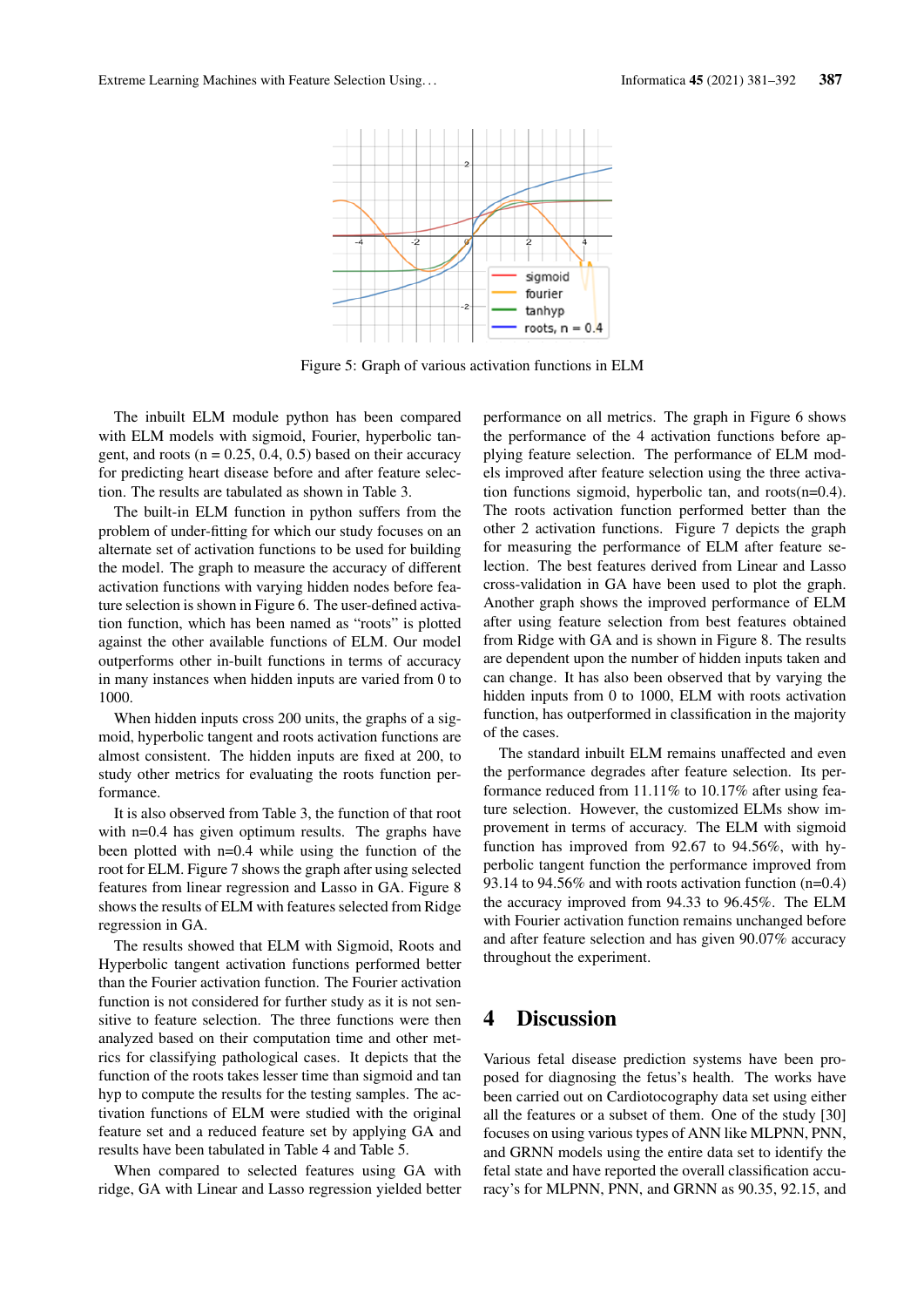| Classifier                                                   | <b>Before Feature Selection</b> | <b>After Feature Selection</b> |                            |                            |  |
|--------------------------------------------------------------|---------------------------------|--------------------------------|----------------------------|----------------------------|--|
|                                                              |                                 | Linear                         | Lasso ( $\alpha$ = 0.0001) | Ridge ( $\alpha$ = 0.0001) |  |
| ELM inbuilt in Python                                        | 11.11                           | 10.17                          | 10.17                      | 10.16                      |  |
| $\overline{\text{ELM with}}$ new activation function(n=0.25) | 94.56                           | 95.98                          | 95.98                      | 95.74                      |  |
| ELM with new activation function( $n=0.4$ )                  | 94.33                           | 96.45                          | 96.45                      | 95.04                      |  |
| ELM with new activation function( $n=0.5$ )                  | 94.8                            | 96.21                          | 96.21                      | 95.04                      |  |
| ELM with sigmoid activation                                  | 92.67                           | 94.56                          | 94.56                      | 94.33                      |  |
| <b>ELM</b> with Fourier activation                           | 90.07                           | 90.07                          | 90.07                      | 90.07                      |  |
| ELM with hyperbolic tangent activation                       | 93.14                           | 94.56                          | 94.56                      | 93.85                      |  |

Table 3: Classification Performance of ELM (Accuracy%) with best features obtained by applying Genetic Algorithm (GA) using Linear, Lasso and Ridge regression models.

| ELM activation functions $\rightarrow$ / | sigmoid       |                               |                       | roots $(n=0.4)$               | Hyperbolic tangent     |                               |
|------------------------------------------|---------------|-------------------------------|-----------------------|-------------------------------|------------------------|-------------------------------|
|                                          | Original DT   | Best features (11 attributes) | Original DT           | Best features (11 attributes) | Original DT            | Best features (11 attributes) |
|                                          | 29<br>294     | 25<br>299                     | 306<br>19<br>$\Omega$ | 24<br>301<br>$\Omega$         | -30<br>295<br>$\Omega$ | 26<br>299<br>- 0              |
| <b>Confusion Matrix</b>                  | 28<br>26<br>2 | 30<br>24<br>$\overline{2}$    | 32<br>21<br>3         | 32<br>24<br>$\Omega$          | 30<br>24<br>2          | 29<br>24<br>-3                |
|                                          | 23<br>15      | 18<br>22<br>$\overline{2}$    | 21                    | 13<br>27                      | 24<br>15               | 19<br>22                      |
| Accuracy                                 | 92.67         | 94.56                         | 94.33                 | 96.45                         | 93.14                  | 94.56                         |
| Sensitivity                              | 35.71         | 52.38                         | 50.00                 | 64.29                         | 35.71                  | 52.38                         |
| Specificity                              | 98.95         | 99.21                         | 99.21                 | 100.00                        | 99.48                  | 99.21                         |
| Precision                                | 78.95         | 88.00                         | 87.50                 | 100.00                        | 88.24                  | 88.00                         |
| F-measure                                | 49.18         | 65.67                         | 63.64                 | 78.26                         | 50.85                  | 65.67                         |
| AUC                                      | 67.33         | 75.80                         | 74.61                 | 82.14                         | 67.59                  | 75.80                         |
| Computation Time in secs                 | 3.05          | 3.27                          | 2.31                  | 2.50                          | 2.67                   | 2.67                          |

Table 4: Measurement Metrics for Sigmoid, Roots, and Hyperbolic Tangent activation functions before and after feature selection by GA through linear/lasso regression with 200 hidden inputs (in %).

| ELM activation functions $\rightarrow$ / | sigmoid                                     |                                         |                                                    | roots $(n=0.4)$                                     | Hyperbolic tangent                                      |                                         |
|------------------------------------------|---------------------------------------------|-----------------------------------------|----------------------------------------------------|-----------------------------------------------------|---------------------------------------------------------|-----------------------------------------|
|                                          | Original DT                                 | Best features $(12 \text{ attributes})$ | Original DT                                        | Best features (12 attributes)                       | Original DT                                             | Best features (12 attributes)           |
| Confusion matrix                         | 29<br>2<br>294<br>28<br>26<br>2<br>23<br>15 | 295<br>25<br>30<br>-25<br>20<br>16<br>6 | 306<br>19<br>$\Omega$<br>32<br>21<br>3<br>17<br>21 | 297<br>27<br>33<br>21<br>$\overline{2}$<br>16<br>24 | 295<br>30<br>$\Omega$<br>30<br>24<br>2<br>3<br>24<br>15 | 30<br>294<br>30<br>25<br>18<br>18<br>6. |
| Accuracy                                 | 92.67                                       | 94.33                                   | 94.33                                              | 95.04                                               | 93.14                                                   | 93.85                                   |
| Sensitivity                              | 35.71                                       | 47.62                                   | 50.00                                              | 57.14                                               | 35.71                                                   | 42.86                                   |
| Specificity                              | 98.95                                       | 99.48                                   | 99.21                                              | 99.21                                               | 99.48                                                   | 99.48                                   |
| Precision                                | 78.95                                       | 90.91                                   | 87.50                                              | 88.89                                               | 88.24                                                   | 90.00                                   |
| F-measure                                | 49.18                                       | 62.50                                   | 63.64                                              | 69.57                                               | 50.85                                                   | 58.06                                   |
| <b>AUC</b>                               | 67.33                                       | 73.55                                   | 74.61                                              | 78.18                                               | 67.59                                                   | 71.17                                   |
| Computation Time in secs                 | 3.05                                        | 3.17                                    | 2.31                                               | 2.55                                                | 2.67                                                    | 2.71                                    |

Table 5: Measurement Metrics for Sigmoid, Roots, and Hyperbolic Tangent activation functions before and after feature selection by GA through ridge regression with 200 hidden inputs (in %).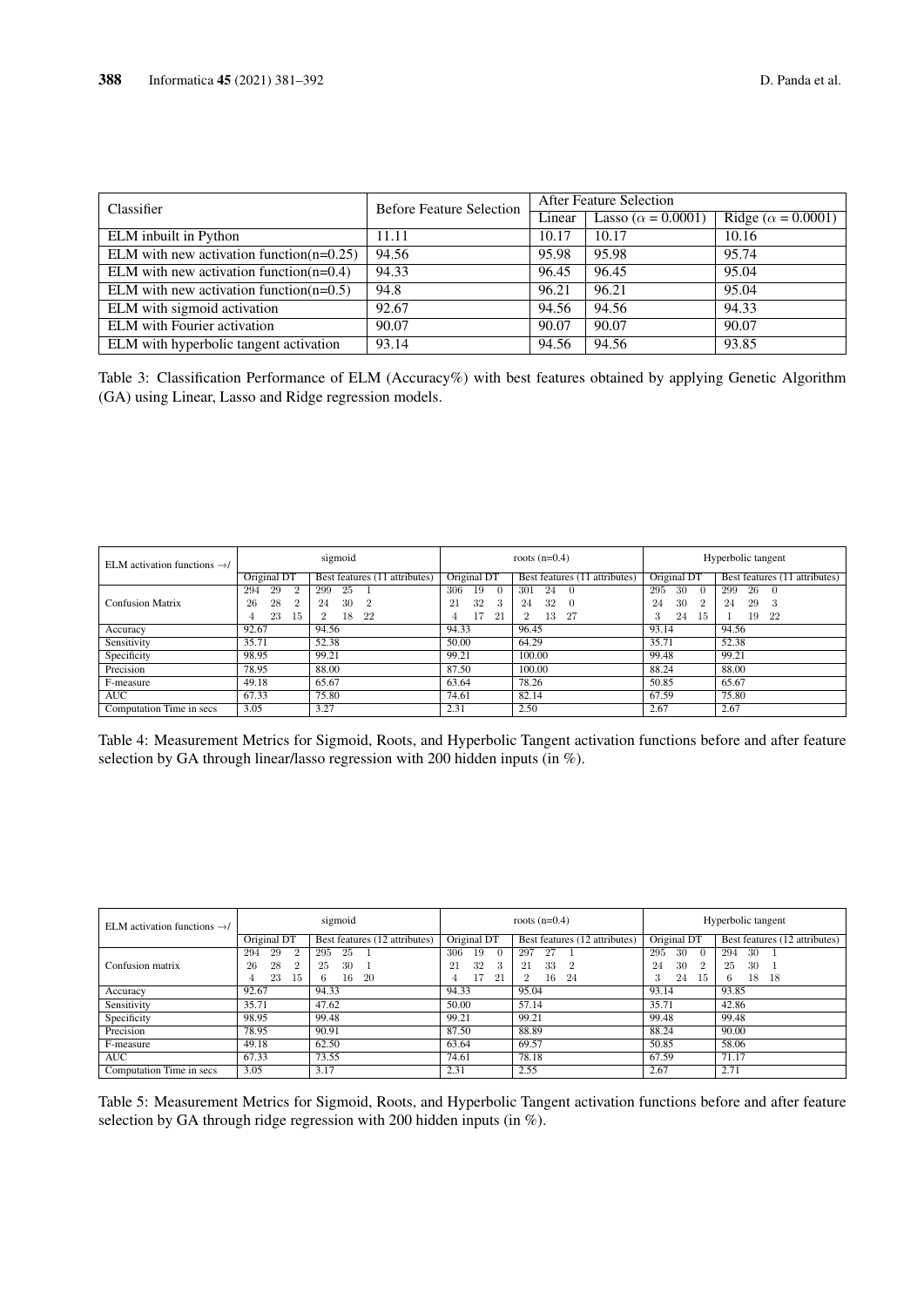

Figure 6: ELM accuracy before feature selection with Sigmoid, Fourier, Hyperbolic tangent(tanhyp) and Roots(userdefined) activation functions.



Figure 7: ELM accuracy with sigmoid, Fourier, hyperbolic tangent (tanhyp) and roots(user-defined) activation functions, after feature selection with best 11 features selected through GA with linear/lasso regression for cross-validation.

91.86%, respectively. Another work proposes using Discriminant Analysis, Decision Trees, and Artificial Neural network for identifying the fetal status [15] using all features of the CTG data set and have reported 82% accuracy for DA, 86.4% for DT, and 97.8% accuracy for ANN. The work also establishes the fact that giving rules for identification is always better i.e DT even with lower accuracy is better interpretative for results rather than an Artificial neural network which resembles a black box where processes involved are unknown. Another work including all the features [31], focuses on studying fetal well-being using The Least Square SVM method with Particle Swarm Optimization and Decision Trees. This method yielded 91.62% accuracy with all 2162 instances and had been validated using 10-fold cross-validation. The PSO played a major role in optimizing the penalty factor of LS-SVM. A similar work proposed using Adaptive Neuro-Fuzzy inference Systems (ANFIS) [21] to differentiate pathological cases from normal ones and reported accuracy of 97.2% for normal cases and 96.6% accuracy for pathological states. Rough Neural Networks suggested in another study for fetal risk assessment [4] was provided with upper and lower boundaries in input layer as well as hidden layers and gave an accuracy of 92.95% for pathological cases using the entire set of features.

The above works have reported a maximum accuracy of 97.8% and have used all the features for the experiment. In comparison, our work has yielded 96.45% accuracy with only 11 features, thus reducing the computation cost and time.

Our paper focuses on studying the efficiency of ELM with novel activation function for the effective classification of fetal heart disease. The accuracy of our model is compared before and after feature selection using GA. GA uses regression models for cross-validation of the best features and linear as well lasso have yielded the same 11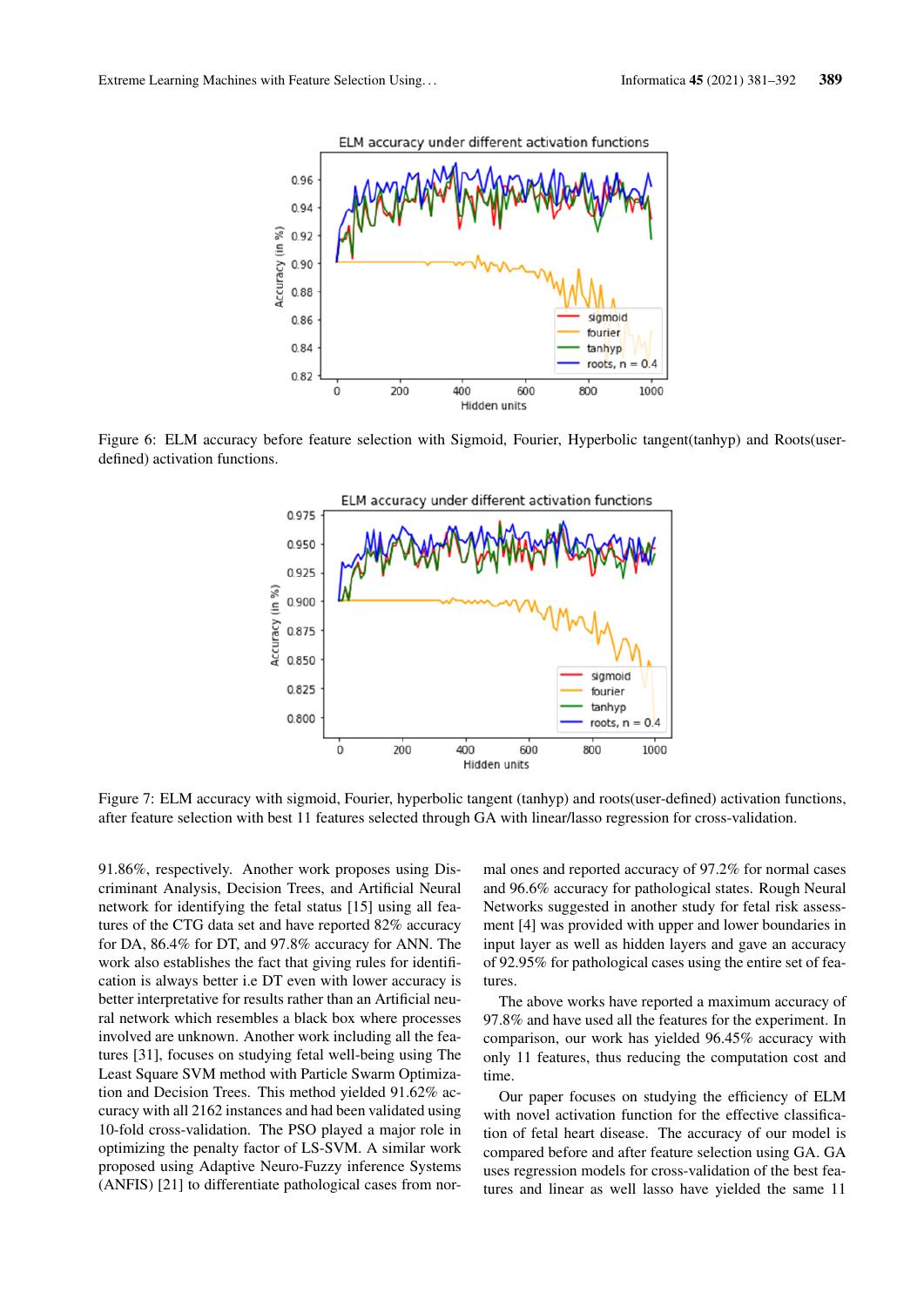

Figure 8: ELM accuracy with sigmoid, Fourier, hyperbolic tangent (tanhyp) and roots(user-defined) activation functions, after feature selection with best 12 features selected through GA with ridge regression for cross-validation.

best features in our experiment and have given better accuracy than the 12 features selected with ridge regression. As compared to a study [29], the features selected by convolution neural networks, MKNet and MKRNN which resulted in classification accuracy of 90%, our feature selection has given better performance and accuracy has improved by almost 6%.

For classification of heart disease, extraction of important features plays an important role as evident from [28], [20], [32]. Generalized discriminant analysis has been used with the Radial basis kernel function or Gaussian function of ELM to analyze heart rate signals and the process has achieved 100% accuracy. The impact of feature selection was therefore explored in our study using GA as GA in the study [20]. gave improved results for the classification of heart disease. Our accuracy also improved from 94.33% to 96.45% after using the best features obtained from GA with a lasso and linear regression models, similar to [32] where accuracy improved by 5.6% using PCA.

Our model has given improved results of 96.45% accuracy as compared to another work [7] which used ANN with ELM for classifying fetal heart disease and have given 93.42% and 91.84% using ELM and ANN respectively.

ELM with our novel activation function roots (n=0.4), also outperformed the results of classification using various other classifiers given in [10], where XGBoost gave the best results with  $(>\!\!92\%)$  and was comparable with other optimized ELM models used for classification of various other diseases.[18]

The number of hidden inputs in our study has been considered to be 200 as compared to 2 to 3 input units suggested in the work [16] and the inputs have been selected by varying the units from 0 to 1000 and the optimized value has been considered for the ELM.

Our novel approach gave 100% specificity and 100% sensitivity as compared to other classification models [26]. The best features selected by other studies [25] are also the common features that have been selected by using GA with cross-validation using linear and lasso and have obtained accuracy >2% as compared to classification and regression decision trees and Self-organizing maps.

# 5 Conclusion

ELM with sigmoid and roots activation functions produced accuracy above 95%. ELM takes less time than other neural networks to get trained as their input weights and biases do not need to be tuned further, but it depends on the activation function used. In this experiment, the function of the roots was faster than other functions when hidden units were set to 200. The Genetic Algorithm has played an important factor in improving the accuracy of ELMs through feature selection. Other activation functions can also be used to see the effect on various parameters for classifying pathological cases in Cardiotocography data sets. The models can be used as an effective tool to aid medical experts in detecting cardiological abnormalities in the fetus.

Future work can be carried out on the optimization of various other activation functions of ELM to analyze the impact of the selection of hidden units on computation time and accuracy. Depending upon the dataset, the number of hidden units, and the number of generations, the activation function can be optimized to find the value of n in the function of the user-defined roots, which will determine the best results. The current study has used regression techniques for cross-validation in GA and in the future other techniques can be used to examine the model.

# References

[1] Aalaei, S., Shahraki, H., Rowhanimanesh, A., Eslami, S., 2016. Feature selection using genetic algorithm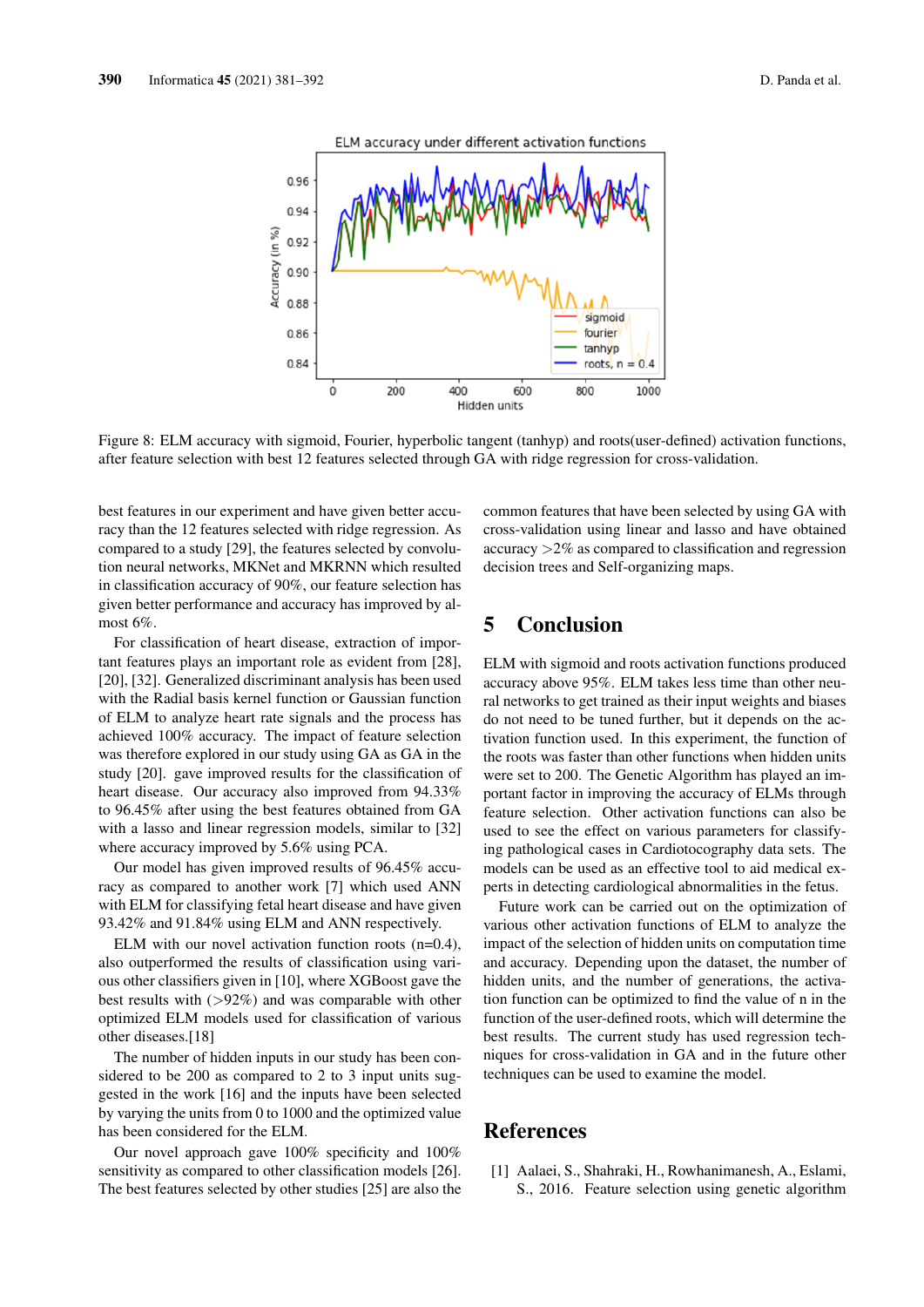for breast cancer diagnosis: experiment on three different datasets. Iranian journal of basic medical sciences 19, 476.

- [2] Albadra, M.A.A., Tiuna, S., 2017. Extreme learning machine: a review. International Journal of Applied Engineering Research 12, 4610–4623.
- [3] Alwan, A., et al., 2011. Global status report on noncommunicable diseases 2010. World Health Organization. https://doi.org/10.2471/blt. 11.091074.
- [4] Amin, B., Gamal, M., Salama, A., Mahfouz, K., El-Henawy, I., 2019. Classifying cardiotocography data based on rough neural network. machine learning 10. https://doi.org/10.14569/ijacsa. 2019.0100846.
- [5] Cao, J., Lin, Z., 2015. Extreme learning machines on high dimensional and large data applications: a survey. Mathematical Problems in Engineering 2015. https://doi.org/10.1155/2015/103796.
- [6] Chen, C.Y., Chen, J.C., Yu, C., Lin, C.W., 2009. A comparative study of a new cardiotocography analysis program, in: 2009 Annual International Conference of the IEEE Engineering in Medicine and Biology Society, IEEE. pp. 2567-2570. https://doi. org/10.1109/iembs.2009.5335287.
- [7] Cömert, Z., Kocamaz, A.F., Güngör, S., . Classification and comparison of cardiotocography signals with artificial neural network and extreme learning machine https://doi.org/10.17678/ beuscitech.338085.
- [8] Cömert, Z., Kocamaz, A.F., Güngör, S., 2016. Cardiotocography signals with artificial neural network and extreme learning machine, in: 2016 24th Signal Processing and Communication Application Conference (SIU), IEEE. pp. 1493–1496. https://doi. org/10.1109/siu.2016.7496034.
- [9] Dua, D., Graff, C., 2017. UCI machine learning repository. URL: http://archive.ics.uci. edu/ml.
- [10] Hoodbhoy, Z., Noman, M., Shafique, A., Nasim, A., Chowdhury, D., Hasan, B., 2019. Use of machine learning algorithms for prediction of fetal risk using cardiotocographic data. International Journal of Applied and Basic Medical Research 9, 226. https://doi.org/10.4103/ijabmr. ijabmr\_370\_18.
- [11] Huang, G., Huang, G.B., Song, S., You, K., 2015. Trends in extreme learning machines: A review. Neural Networks 61, 32–48. https://doi.org/10. 1016/j.neunet.2014.10.001.
- [12] Huang, G.B., Wang, D.H., Lan, Y., 2011. Extreme learning machines: a survey. International journal of machine learning and cybernetics 2, 107–122. https://doi.org/10.1007/ s13042-011-0019-y.
- [13] Huang, G.B., Zhu, Q.Y., Siew, C.K., 2006. Extreme learning machine: theory and applications. Neurocomputing 70, 489–501. https://doi.org/10. 1016/j.neucom.2005.12.126.
- [14] Huang, J., Cai, Y., Xu, X., 2007. A hybrid genetic algorithm for feature selection wrapper based on mutual information. Pattern Recognition Letters 28, 1825–1844. https://doi.org/10.1016/ j.patrec.2007.05.011.
- [15] Huang, M.L., Hsu, Y.Y., 2012. Fetal distress prediction using discriminant analysis, decision tree, and artificial neural network https://doi.org/10. 4236/jbise.2012.59065.
- [16] Jadhav, S., Nalbalwar, S., Ghatol, A., 2011. Modular neural network model based foetal state classification, in: 2011 IEEE International Conference on Bioinformatics and Biomedicine Workshops (BIBMW), IEEE. pp. 915–917. https://doi.org/10. 1109/bibmw.2011.6112501.
- [17] Li, B., Li, Y., Rong, X., 2013. The extreme learning machine learning algorithm with tunable activation function. Neural Computing and Applications 22, 531–539. https://doi.org/10.1007/ s00521-012-0858-9.
- [18] Li, Q., Chen, H., Huang, H., Zhao, X., Cai, Z., Tong, C., Liu, W., Tian, X., 2017. An enhanced grey wolf optimization based feature selection wrapped kernel extreme learning machine for medical diagnosis. Computational and mathematical methods in medicine 2017. https://doi.org/10.1155/ 2017/9512741.
- [19] Miche, Y., Sorjamaa, A., Bas, P., Simula, O., Jutten, C., Lendasse, A., 2009. Op-elm: optimally pruned extreme learning machine. IEEE transactions on neural networks 21, 158–162. https://doi.org/ 10.1109/tnn.2009.2036259.
- [20] Nikam, S., Shukla, P., Shah, M., . Cardiovascular disease prediction using genetic algorithm and neurofuzzy system https://doi.org/10.21172/ 1.82.016.
- [21] Ocak, H., Ertunc, H.M., 2013. Prediction of fetal state from the cardiotocogram recordings using adaptive neuro-fuzzy inference systems. Neural Computing and Applications 23, 1583–1589. https://doi. org/10.1007/s00521-012-1110-3.